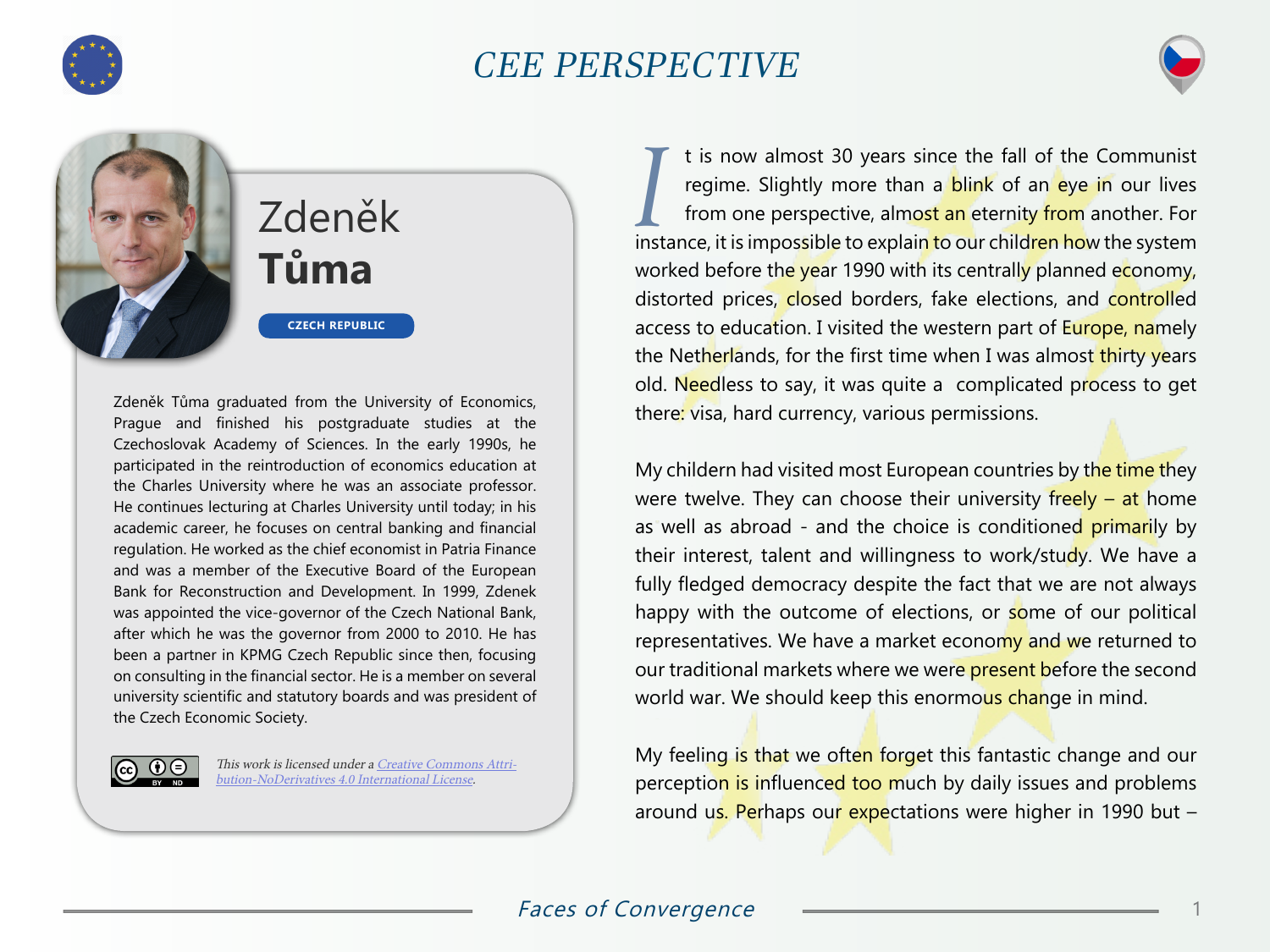



with the advantage of hindsight  $-$  it is obvious that we were naïve at that time. We started from scratch in many areas and the achievements were a huge success in the given time span. There were a number of important milestones on the road from communism to democracy, from the centrally planned economy to the market one. Let me mention some of them that I consider the most important ones. I distinguish two groups, institutional and economic changeovers.

#### **Institutional metamorphosis**

1. Political control was supported by the police and military forces. It was also represented by the Russian army that somehow "forgot" to leave the country after "friendly help" in 1968. The peaceful withdrawal of Russian troops from the former Czechoslovakia was a safeguard that changes would not be undone.

2. People could participate in free elections after decades and they did it with enthusiasm and because they wanted to. Unfortunately, the initial high spirits have receded but this does not differ from more developed countries. We may individually sometimes dislike the choices of other voters but the will of the electorate and the system of democracy are two different things. In other words, there is the standard set up of democratic institutions.

3. We became members of the OECD in 1995 and of NATO in 1999. I perceived our membership in OECD as a confirmation of our return to the club of democratic and developed countries where we traditionally and mentally belong. NATO membership was a crucial step from the point of view of our security. Today, nobody questions that decision, but I can imagine it was not an easy judgement for western countries at that time. For us, it was the final evidence that we were out of the Russian sphere of influence.

4. We became members of the European Union in 2004 and of the Schengen area in  $2007$ . I see these memberships as confirmation that we are perceived as a part of the European family of democratic countries and as trusted partners. This was the final institutional milestone on the long way to democracy and a market economy.

#### **Economic restart**

It is difficult to explain to contemporary students of economics how the centrally planned economy worked. There was no market with prices reflecting demand and supply, the allocation was managed centrally, including the determination of prices.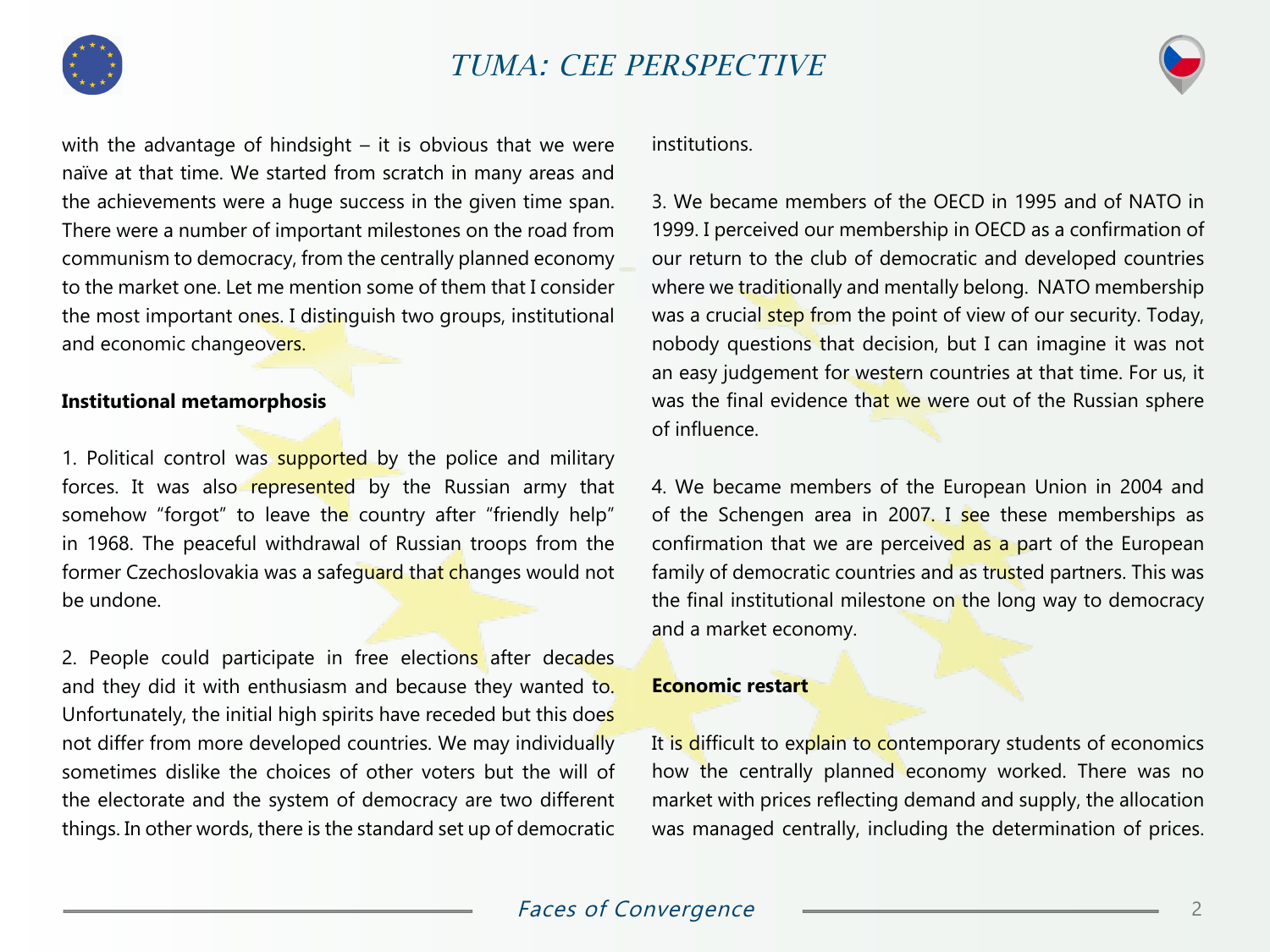

### TUMA: CEE PERSPECTIVE



There was no banking system as we know it today; we had the so called "monobank" – financial flows just reflected the decisions of the planned allocation of resources.

There were attempts to develop specific economic theories to describe this system. Probably the best known was the description of the system by Janos Kornai, the Hungarian economist, who labeled his book "Economics of Shortage". He introduced a number of new concepts, such as the "soft budget constraint". He explained in his works that problems of centrally planned economies are of a systemic nature and that the system was inefficient in its basic design. The system began changing quickly after 1990.

1. One of the first measures introduced by Czech policymakers was the liberalisation of prices. The price level jumped by tens of percentage points but stabilized later on. A certain part of the consumer basket continued to be controlled at the beginning, primarily energy prices, rent and some others. Gradually, these prices were deregulated, too. This step was the precondition for matching demand and supply.

2. One of the preconditions for our membership in the OECD was liberalisation of the capital account. It was another risky step as it was difficult to predict how the Czech koruna would respond and whether people would prefer foreign currency or remain loyal to the local one. There was even a more dangerous phenomenon, which became known as the "Tosovsky dilemma" (referring to the former Governor of the Czech National Bank). Real convergence led to real appreciation of domestic currency and attracted massive foreign capital inflow. Consequently, appreciation of the Czech koruna required low interest rates, but such level of interest would not have been appropriate with respect to the desired level of savings/investment. These processes resulted in imbalances of the external current account.

3. The aforementioned development in terms of pressure on the domestic currency and related external imbalances brought about a change in the monetary policy regime. The central bank abandoned the "fixed exchange rate" and introduced "inflation targeting" at the end of 1998. It was quite revolutionary at that time as inflation targeting was used primarily in developed countries and experts believed that this was an appropriate framework for maintaining low and stable inflation. The Czech Republic was among the first emerging market economies (with Chile and Israel) that applied this regime of monetary policy also for the disinflation process. And it has succeded: within a couple of years it had become a member of the family of low inflation countries.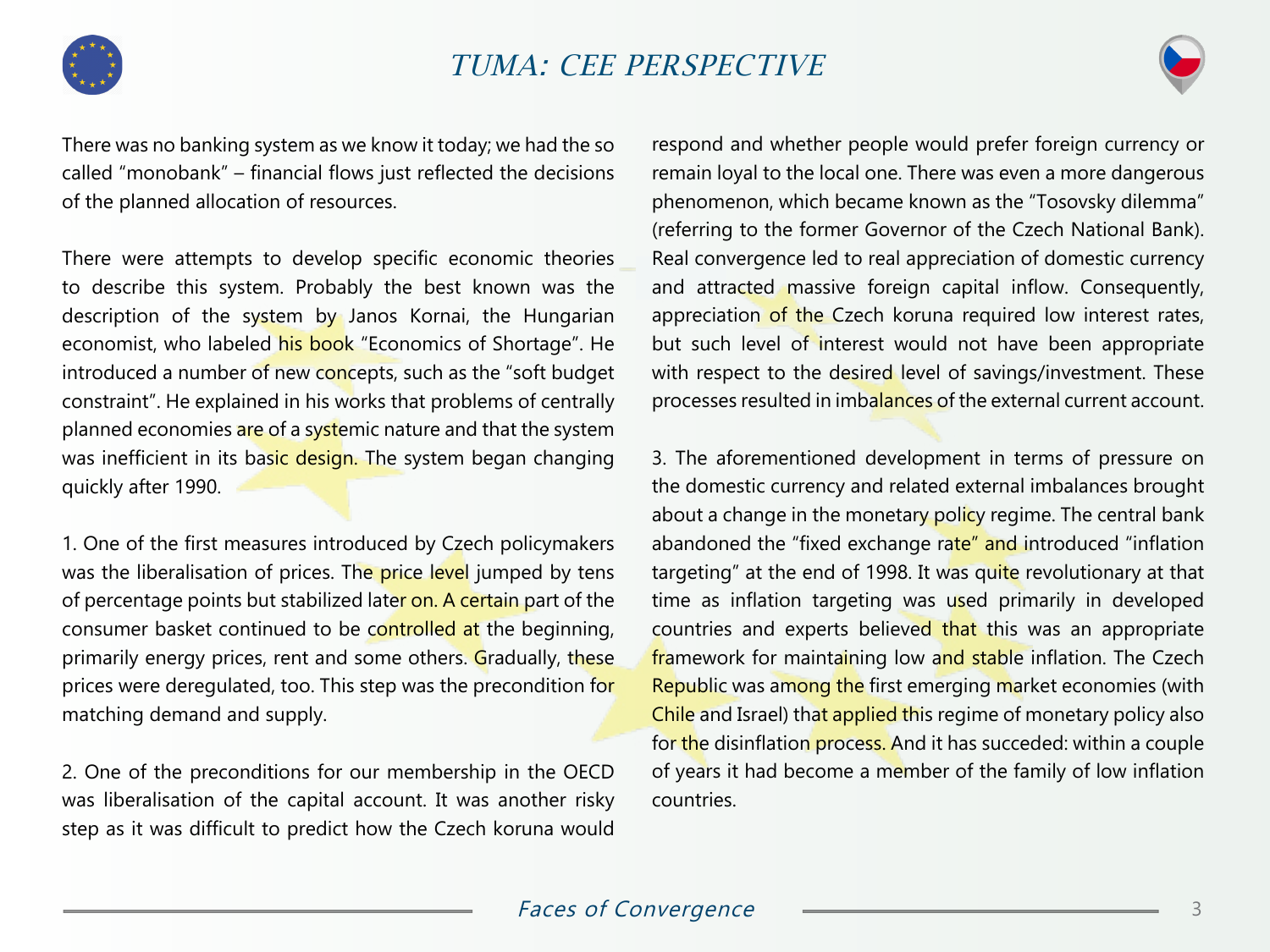

### TUMA: CEE PERSPECTIVE



4. Building the banking system was a painful process. The country did not have relevant legislation for the banking sector, there were no private banking institutions, banking supervision did not exist and had to start from scratch. At the beginning of the 1990s, a number of new licences were granted. Many of these new banks got into trouble later on and the central bank began the process of cleaning up the banking sector. Consequently, we saw takeovers of failing banks, and also financial assistance from the central bank as well as the government. At the end of that decade, the government decided to privatize the biggest banks.

The banking sector was restructured and this was considered as one of the critical reasons why Czech banks went smoothly through the global financial crisis a couple of years later. I consider the privatization of the Czech banking sector and its restructuring as the essential ingredient in the excellent performance of the Czech economy in the period 2001-2008. The market economy needs rational allocation of resources which is unimaginable without the sound functioning of financial markets and the banking sector.

5. The Czech Republic became not only a member of the European Union, but it automatically gained membership in the European System of Central Banks, ESCB. It also changed the way the

ESCB/ECB worked. The number of members almost doubled in 2004. Moreover, the majority were non-euro members then, an obvious reversal of the situation before EU/ESCB enlargement. One can imagine that the agenda of the General Council (the meeting of ESCB governors) changed significantly. The Czech National Bank has been much more interconnected in terms of cooperation and exchange of information with its European counterparts since then.

#### **Challenges ahead**

The Czech Republic is institutionally, economically and politically a completely different country today as compared to 1990 and the achievements have been tremendous. Our membership in the EU has played a vital role in this process. It contributed both to institutional and economic changes in the Czech Republic as well as in other CEE countries.

Nevertheless, many challenges lie ahead. To mention just one, I would point to the issue of the future economic growth potential. People believed in a quick economic convergence with more developed countries, especially within the EU area. This has materialized to a certain degree but the catching up has been slowing down. The buffer in labour productivity was largely exploited and we need to switch to a type of economic